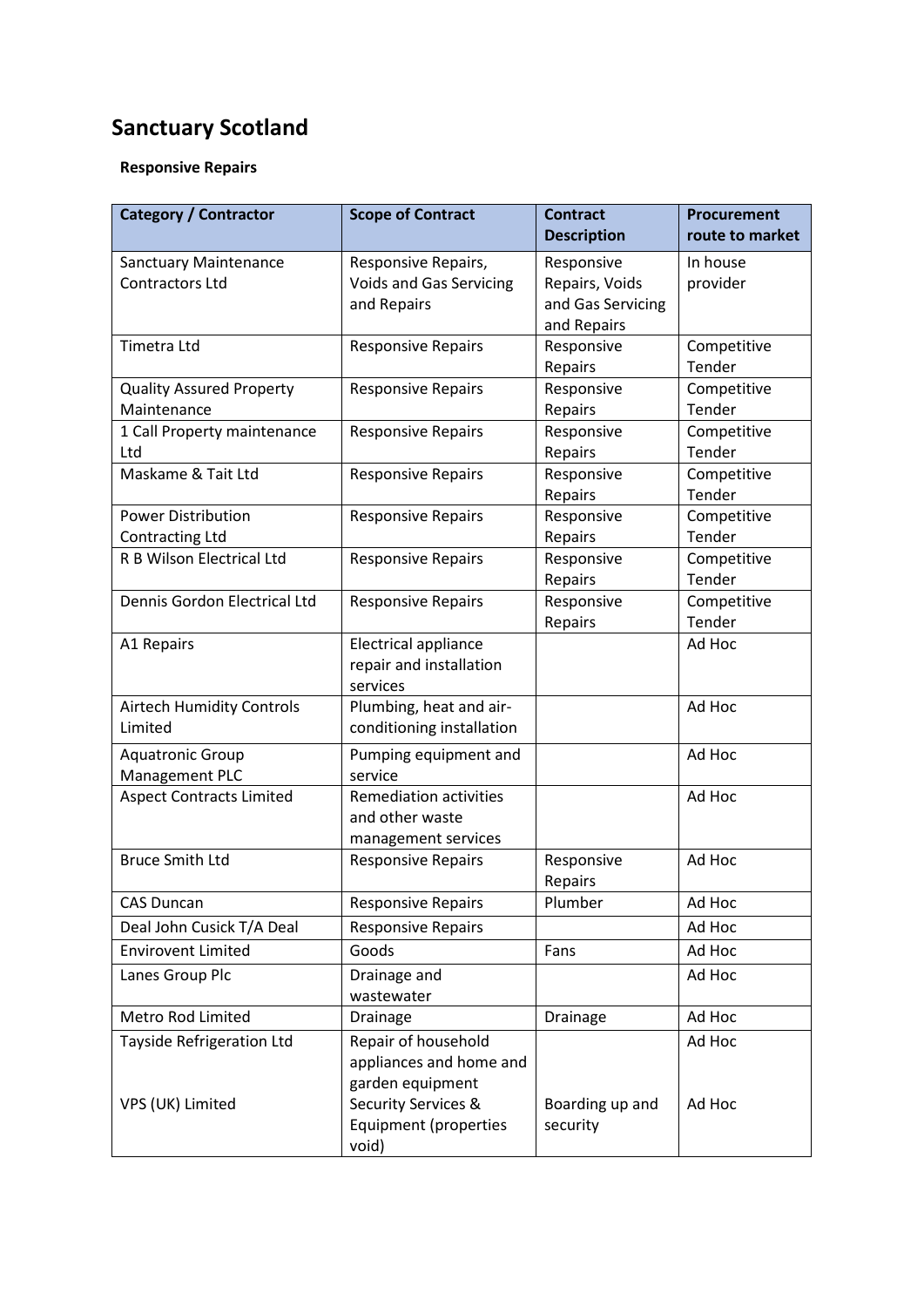## **Landscape Maintenance**

| Category / Contractor                           | Scope of Contract          | <b>Contract Description</b> | Procurement<br>route to market |
|-------------------------------------------------|----------------------------|-----------------------------|--------------------------------|
| <b>Sanctuary Maintenance</b><br>Contractors Ltd | <b>Grounds Maintenance</b> | <b>Grounds Maintenance</b>  | In house<br>provider           |
| J. D. Minto Ltd                                 | Landscaping                | Landscaping                 | Ad Hoc                         |
|                                                 |                            |                             |                                |

## **Planned/Cyclical Maintenance**

| Category / Contractor                                                    | Scope of Contract                                                          | <b>Contract Description</b>                                             | Procurement<br>route to<br>market |
|--------------------------------------------------------------------------|----------------------------------------------------------------------------|-------------------------------------------------------------------------|-----------------------------------|
|                                                                          |                                                                            |                                                                         |                                   |
| <b>Sanctuary Maintenance</b><br><b>Contractors Ltd</b>                   | Kitchen, bathroom and<br>boiler replacements                               | Kitchen, bathroom and<br>boiler replacements                            | In house<br>provider              |
| <b>Astral Fire &amp; Security</b><br>Limited                             | Security systems<br>service activities                                     | Security systems service<br>activities                                  | Competitive<br>Tender             |
| Contraflor (Contract<br><b>Flooring Services)</b>                        | <b>Contract Flooring</b>                                                   | <b>Contract Flooring</b>                                                | Competitive<br>Tender             |
| Crown Flooring Ltd                                                       | <b>Contract Flooring</b>                                                   | <b>Contract Flooring</b>                                                | Competitive<br>Tender             |
| <b>Environtec Limited</b>                                                | Asbestos Surveys                                                           | Asbestos Surveys                                                        | Competitive<br>Tender             |
| Gainsborough Baths Ltd                                                   | <b>Special Bath</b>                                                        | Special Bath                                                            | Competitive<br>Tender             |
| <b>Integrated Water Services</b><br>Limited                              | Water Hygiene testing<br>and repair                                        | Water Hygiene testing<br>and repair                                     | Competitive<br>Tender             |
| Kona Door Solutions Ltd                                                  | Installation of<br>industrial machinery<br>and equipment                   | Installation of industrial<br>machinery and<br>equipment                | Competitive<br>Tender             |
| Harvest                                                                  | Hoists and slings<br>(supply and<br>maintenance) and bath<br>(maintenance, | Hoists and slings (supply<br>and maintenance) and<br>bath (maintenance, | Competitive<br>Tender             |
| <b>RJ Lift Services Ltd</b>                                              | Lift Maintenance and<br>repairs                                            | Lift Maintenance and<br>Repairs                                         | Competitive<br>Tender             |
| <b>Horizon Environment</b><br>Services Ltd T/A Pestokill<br>Pest Control | Pest control service                                                       | <b>Pest Control Services</b>                                            | Competitive<br>Tender             |
| 2 Install Ltd                                                            | Flooring contractor                                                        |                                                                         | Ad Hoc                            |
| <b>Atlas Lifts and Services</b><br>Limited                               | Elevator service in<br>Aberdeen                                            |                                                                         | Ad Hoc                            |
| Campbells Air<br>Conditioning &                                          | Air Conditioning<br>Maintenance                                            | Air Conditioning<br>Maintenance                                         | Ad Hoc                            |